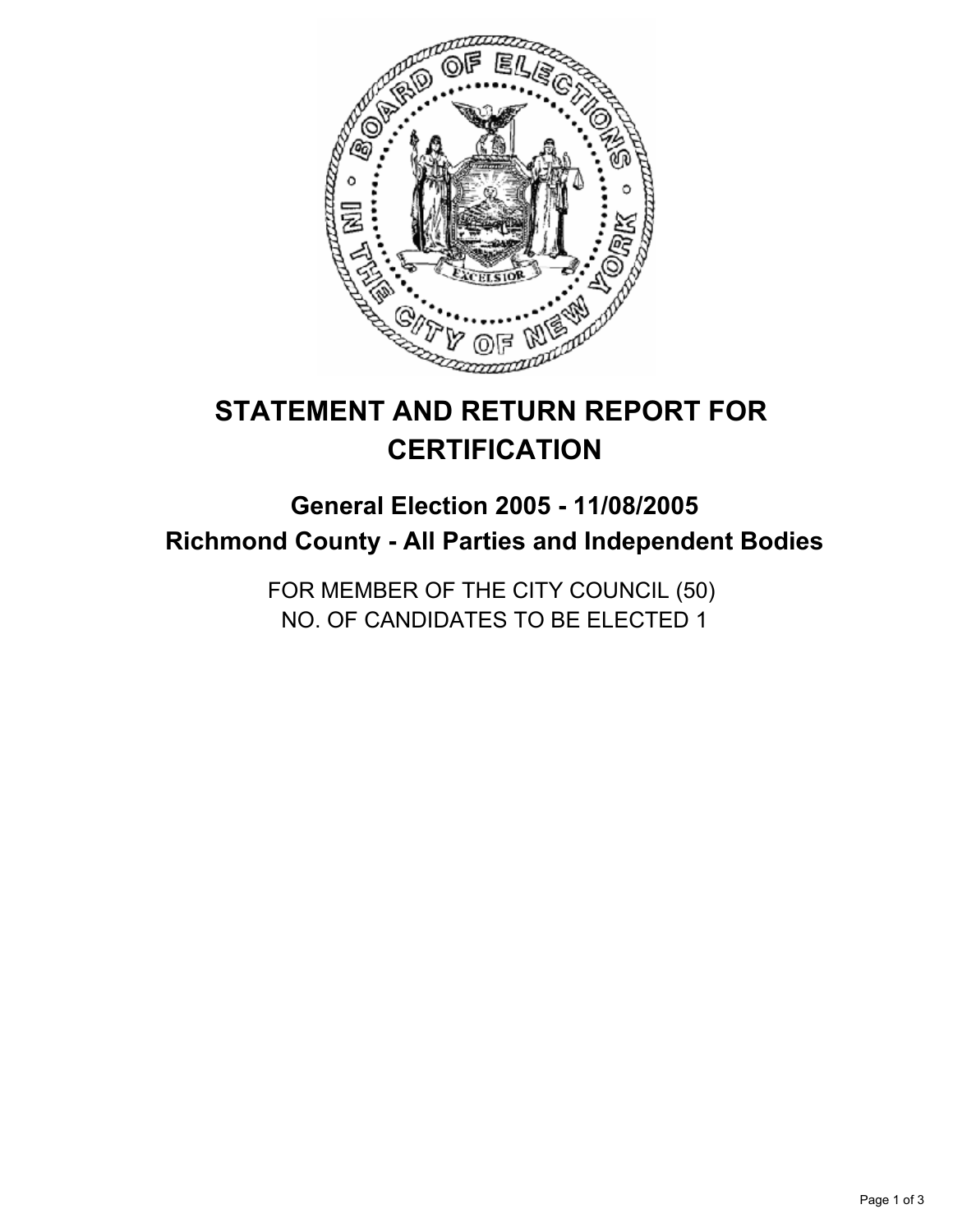

## **ASSEMBLY DISTRICT 60**

| PUBLIC COUNTER              | 10,292 |
|-----------------------------|--------|
| <b>EMERGENCY</b>            | 0      |
| ABSENTEE/MILITARY           | 332    |
| AFFIDAVIT                   | 129    |
| <b>TOTAL BALLOTS</b>        | 10,753 |
| JAMES S ODDO (REPUBLICAN)   | 6,641  |
| DAVID CEDER (DEMOCRATIC)    | 1,669  |
| DAVID CEDER (INDEPENDENCE)  | 137    |
| JAMES S ODDO (CONSERVATIVE) | 805    |
| <b>TOTAL VOTES</b>          | 9,252  |
| <b>UNRECORDED</b>           | 1.501  |

## **ASSEMBLY DISTRICT 61**

| PUBLIC COUNTER              | 1,217 |
|-----------------------------|-------|
| <b>EMERGENCY</b>            | 0     |
| ABSENTEE/MILITARY           | 36    |
| AFFIDAVIT                   |       |
| <b>TOTAL BALLOTS</b>        | 1,260 |
| JAMES S ODDO (REPUBLICAN)   | 739   |
| DAVID CEDER (DEMOCRATIC)    | 180   |
| DAVID CEDER (INDEPENDENCE)  | 25    |
| JAMES S ODDO (CONSERVATIVE) | 105   |
| <b>TOTAL VOTES</b>          | 1,049 |
| <b>UNRECORDED</b>           | 211   |

#### **ASSEMBLY DISTRICT 62**

| PUBLIC COUNTER              | 4,771 |
|-----------------------------|-------|
| <b>EMERGENCY</b>            | 0     |
| ABSENTEE/MILITARY           | 157   |
| AFFIDAVIT                   | 23    |
| <b>TOTAL BALLOTS</b>        | 4,951 |
| JAMES S ODDO (REPUBLICAN)   | 3,273 |
| DAVID CEDER (DEMOCRATIC)    | 623   |
| DAVID CEDER (INDEPENDENCE)  | 48    |
| JAMES S ODDO (CONSERVATIVE) | 389   |
| <b>TOTAL VOTES</b>          | 4,333 |
| <b>UNRECORDED</b>           | 618   |

#### **ASSEMBLY DISTRICT 63**

| <b>PUBLIC COUNTER</b>       | 11,526 |
|-----------------------------|--------|
| <b>EMERGENCY</b>            | 19     |
| ABSENTEE/MILITARY           | 328    |
| AFFIDAVIT                   | 94     |
| <b>TOTAL BALLOTS</b>        | 11,967 |
| JAMES S ODDO (REPUBLICAN)   | 6,832  |
| DAVID CEDER (DEMOCRATIC)    | 2,530  |
| DAVID CEDER (INDEPENDENCE)  | 154    |
| JAMES S ODDO (CONSERVATIVE) | 694    |
| <b>TOTAL VOTES</b>          | 10,210 |
| <b>UNRECORDED</b>           | 1,757  |